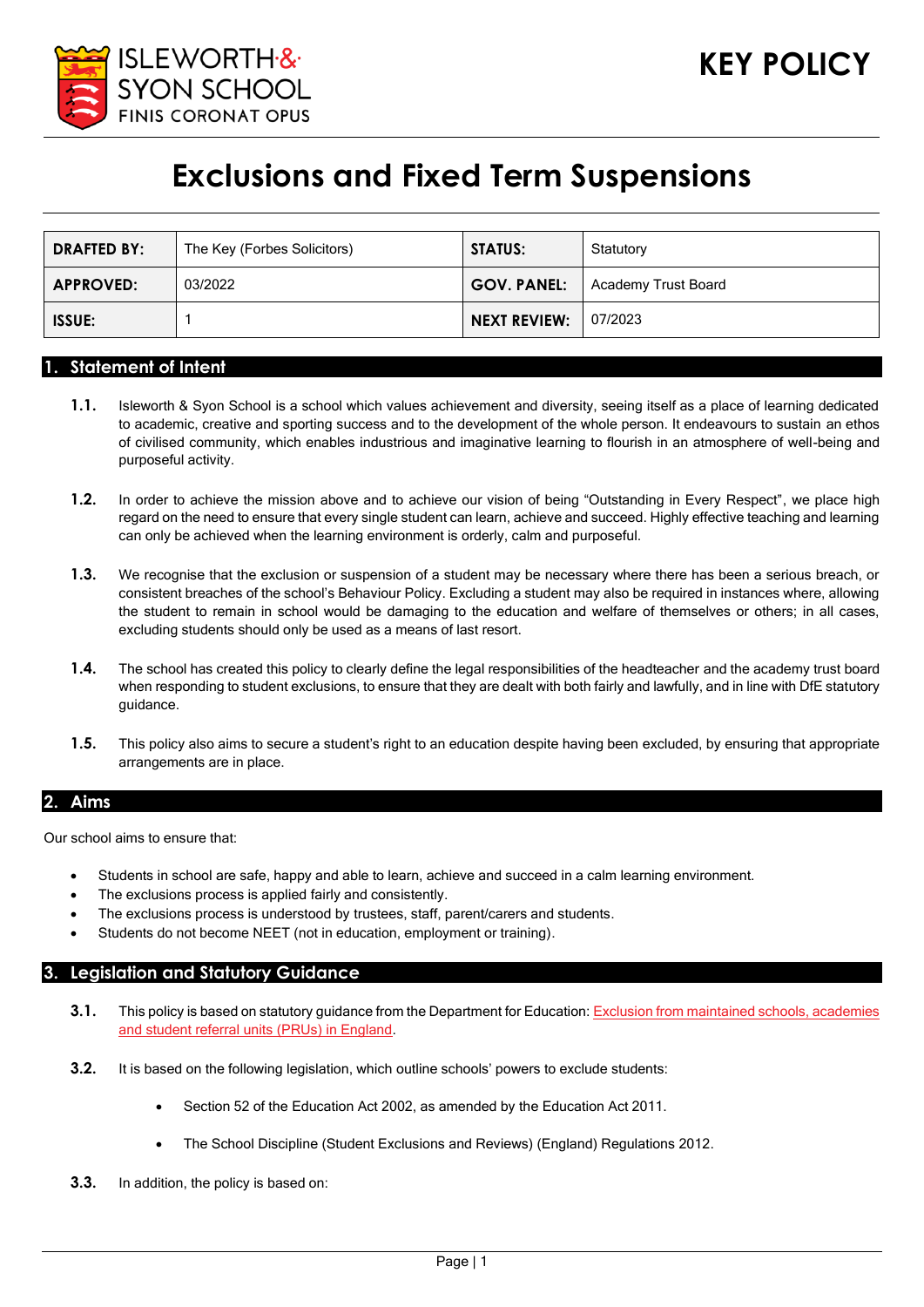- Part 7, chapter 2 of the [Education and Inspections Act 2006,](http://www.legislation.gov.uk/ukpga/2006/40/part/7/chapter/2) which looks at parental responsibility for excluded students.
- Section 579 of the [Education Act 1996](http://www.legislation.gov.uk/ukpga/1996/56/section/579), which defines 'school day'.
- The [Education \(Provision of Full-Time Education for Excluded Students\) \(England\) Regulations 2007,](http://www.legislation.gov.uk/uksi/2007/1870/contents/made) as amended by [The Education \(Provision of Full-Time Education for Excluded Students\) \(England\) \(Amendment\) Regulations](http://www.legislation.gov.uk/uksi/2014/3216/contents/made)  [2014.](http://www.legislation.gov.uk/uksi/2014/3216/contents/made)
- **3.4.** This policy complies with our funding agreement and articles of association.

#### **4. The Decision to Exclude**

- **4.1.** Only the headteacher, or acting headteacher, can exclude a student from school. A permanent exclusion will only be used as a last resort.
- **4.2.** Our school is aware that off-rolling is unlawful. Ofsted defines off-rolling as:

"…the practice of removing a student from the school roll without a formal, permanent exclusion or by encouraging a parent/carer to remove their child from the school roll, when the removal is primarily in the interests of the school rather than in the best interests of the student."

- **4.3.** We are committed to following all statutory exclusions procedures to ensure that every child receives an education in a safe and caring environment.
- **4.4.** A decision to exclude a student will only be taken:
	- In response to serious or persistent breaches of the school's behaviour policy, and
	- If allowing the student to remain in school would seriously harm the education or welfare of others.
- **4.5.** Before deciding whether to exclude a student permanently or suspend for a fixed period, the headteacher will:
	- Consider all the relevant facts and evidence, including whether the incident(s) leading to the exclusion was provoked.
	- Allow and encourage the student to give their version of events.
	- Consider if the student has special educational needs or a disability (SEND).

# **5. Definition**

For the purposes of exclusions, the school day is defined as any day on which there is a school session. Therefore, INSET or staff training days do not count as a school day.

# **6. Roles and Responsibilities**

#### **6.1. THE HEADTEACHER**

#### 6.1.1. Informing Parent/Carers

The headteacher will immediately provide the following information, in writing, to the parent/carers of an excluded student:

- The reason(s) for the exclusion.
- The length of a fixed-term suspension or, for a permanent exclusion, the fact that it is permanent.
- Information about parent/carers' right to make representations about the exclusion to the academy trust board and how the student may be involved in this.
- How any representations should be made.
- Where there is a legal requirement for the academy trust board to meet to consider the reinstatement of a student, and that parent/carers have a right to attend a meeting, be represented at a meeting (at their own expense) and to bring a friend.

The headteacher will also notify parent/carers by the end of the afternoon session on the day their child is excluded that for the first 5 school days of an exclusion, or until the start date of any alternative provision where this is earlier,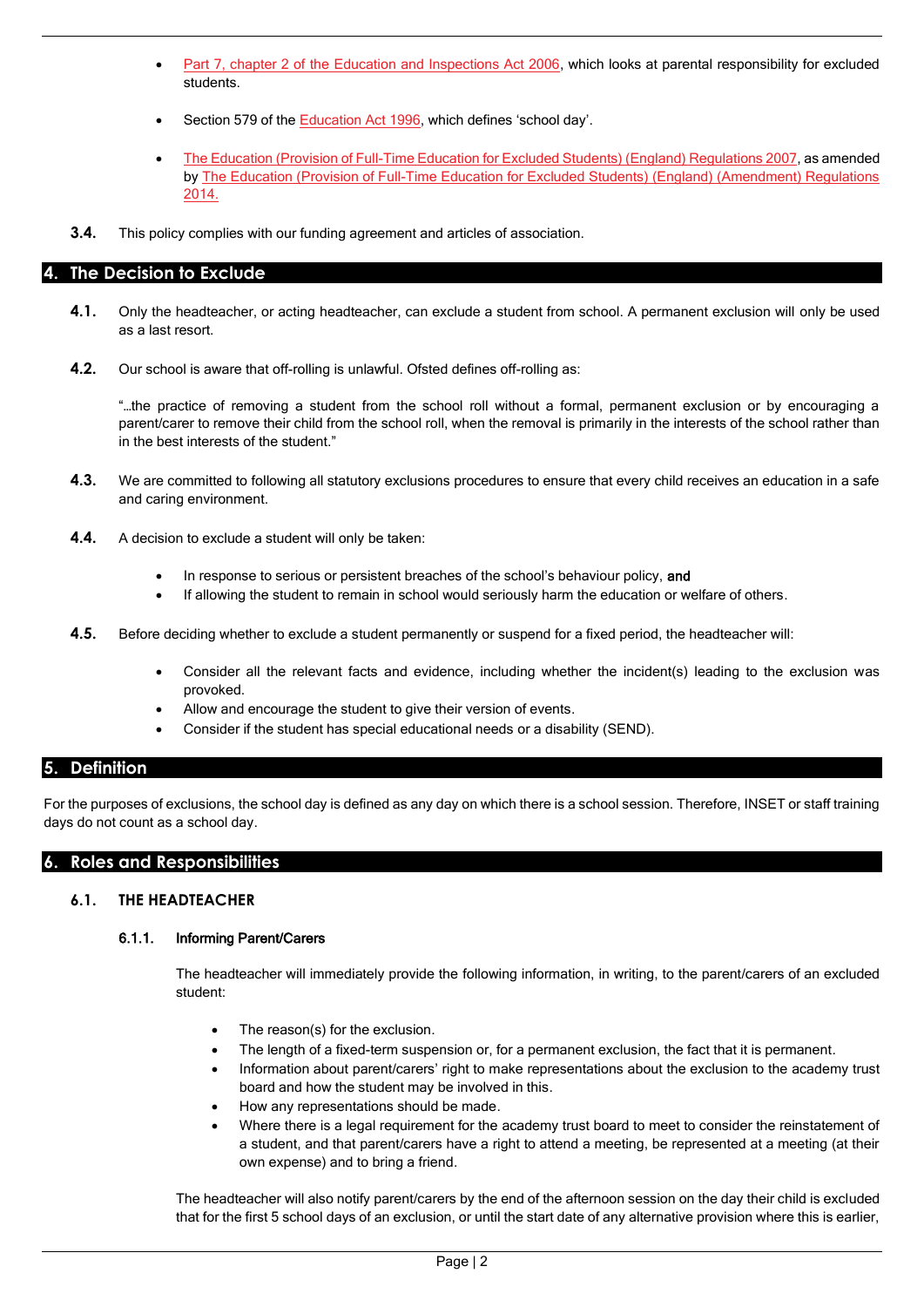that parent/carers are legally required to ensure that their child is not present in a public place during school hours without a good reason. Parent/carers may be given a fixed penalty notice or prosecuted if they fail to do this.

If alternative provision is being arranged, the following information will be included when notifying parent/carers of an exclusion:

- The start date for any provision of full-time education that has been arranged.
- The start and finish times of any such provision, including the times for morning and afternoon sessions, where relevant.
- The address at which the provision will take place.
- Any information required by the student to identify the person they should report to on the first day.

Where this information on alternative provision is not reasonably ascertainable by the end of the afternoon session, it may be provided in a subsequent notice, but it will be provided no later than 48 hours before the provision is due to start. The only exception to this is where alternative provision is to be provided before the sixth day of an exclusion, in which case the information can be provided with less than 48 hours' notice with parent/carers' consent.

#### 6.1.2. Informing the Academy Trust Board and the Local Authority

The headteacher will notify the academy trust board and the local authority (LA) of:

- A permanent exclusion, including when a fixed-period exclusion is followed by a decision to permanently exclude a student. This will be done as a matter of urgency.
- Suspensions which would result in the student being excluded for more than 5 school days (or more than 10 lunchtimes) in a term.
- Suspensions which would result in the student missing a public examination.

For a permanent exclusion, if the student lives outside the LA in which the school is located, the headteacher will also immediately inform the student's 'home authority' of the exclusion and the reason(s) for it without delay.

For all other suspensions, the headteacher will notify the academy trust board and LA once a term.

#### **6.2. THE ACADEMY TRUST BOARD**

- 6.2.1. Responsibilities regarding exclusions are delegated to a Discipline Committee of the Academy Trust Board which will be convened as required. This committee can be smaller than three trustees.
- 6.2.2. The Discipline Committee of the Academy Trust Board has a duty to consider the reinstatement of an excluded student (see section 7).
- 6.2.3. Within 14 days of receipt of a request, the governing board will provide the secretary of with information about any exclusions in the last 12 months.
- 6.2.4. For a fixed-period exclusion of more than 5 school days, the Academy Trust Board will arrange suitable full-time education for the student. This provision will begin no later than the sixth day of the exclusion.
- 6.2.5. Provision does not have to be arranged for students in the final year of compulsory education who do not have any further public examinations to sit.

#### **6.3. THE LOCAL AUTHORITY (LA)**

For permanent exclusions, the LA is responsible for arranging suitable full-time education to begin no later than the sixth day of the exclusion.

# **7. Considering the Reinstatement of a Student**

- **7.1.** The Discipline Committee of the Academy Trust Board will consider the reinstatement of an excluded student within 15 school days of receiving the notice of the exclusion if:
	- The exclusion is permanent.
	- It is a fixed-term suspension which would bring the student's total number of school days of exclusion to more than 15 in a term.
	- It would result in a student missing a public examination or national curriculum test.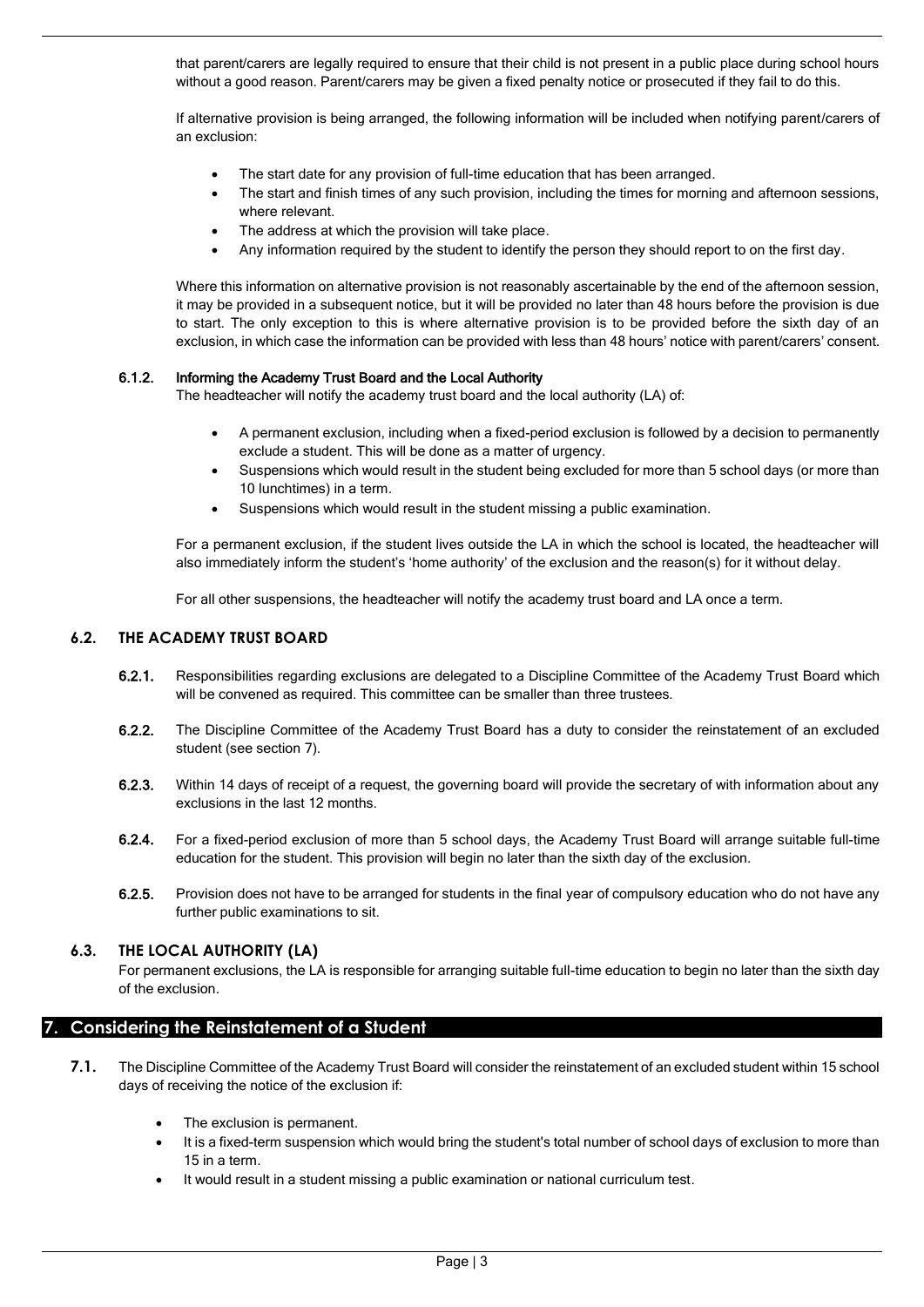- **7.2.** If requested to do so by parent/carers, the Discipline Committee of the Academy Trust Board will consider the reinstatement of an excluded student within 50 school days of receiving notice of the exclusion if the student would be excluded from school for more than 5 school days, but less than 15, in a single term.
- **7.3.** Where an exclusion would result in a student missing a public examination, the Discipline Committee of the Academy Trust Board will consider the reinstatement of the student before the date of the examination. If this is not practicable, the Discipline Committee will consider the exclusion and decide whether or not to reinstate the student.
- **7.4.** The Discipline Committee of the Academy Trust Board can either:
	- Decline to reinstate the student, or
	- Direct the reinstatement of the student immediately, or on a particular date.
- **7.5.** In reaching a decision, the Discipline Committee of the Academy Trust Board will consider whether the exclusion was lawful, reasonable and procedurally fair and whether the headteacher followed their legal duties. They will decide whether or not a fact is true 'on the balance of probabilities', which differs from the criminal standard of 'beyond reasonable doubt', as well as any evidence that was presented in relation to the decision to exclude.
- **7.6.** Minutes will be taken of the meeting, and a record of evidence considered kept. The outcome will also be recorded on the student's educational record.
- **7.7.** The Discipline Committee of the Academy Trust Board will notify, in writing, the headteacher, parent/carers and the LA of its decision, along with reasons for its decision, without delay.
- **7.8.** Where an exclusion is permanent, the Discipline Committee of the Academy Trust Board decision will also include the following:
	- The fact that it is permanent.
	- Notice of parent/carers' right to ask for the decision to be reviewed by an independent review panel, and:
		- o The date by which an application for an independent review must be made.
		- o The name and address to whom an application for a review should be submitted.
		- $\circ$  That any application should set out the grounds on which it is being made and that, where appropriate, reference to how the student's SEN are considered to be relevant to the exclusion.
		- o That, regardless of whether the excluded student has recognised SEN, parent/carers have a right to require the Academy Trust to appoint an SEN expert to attend the review.
		- $\circ$  Details of the role of the SEN expert and that there would be no cost to parent/carers for this appointment.
		- $\circ$  That parent/carers must make clear if they wish for an SEN expert to be appointed in any application for a review.
		- $\circ$  That parent/carers may, at their own expense, appoint someone to make written and/or oral representations to the panel, and parent/carers may also bring a friend to the review
	- That if parent/carers believe that the exclusion has occurred as a result of discrimination, they may make a claim under the Equality Act 2010 to the first-tier tribunal (special educational needs and disability), in the case of disability discrimination, or the county court, in the case of other forms of discrimination. A claim of discrimination made under these routes should be lodged within six months of the date on which the discrimination is alleged to have taken place.

# **8. An Independent Review**

- **8.1.** If parent/carers apply for an independent review, the Academy Trust will arrange for an independent panel to review the decision of the board not to reinstate a permanently excluded student.
- **8.2.** Applications for an independent review must be made within 15 school days of notice being given to the parent/carers by the Discipline Committee of the Academy Trust Board of its decision to not reinstate a student.
- **8.3.** A panel of 3 or 5 members will be constituted with representatives from each of the categories below. Where a 5-member panel is constituted, 2 members will come from the school trustees' category and 2 members will come from the headteacher category.
	- A lay member to chair the panel who has not worked in any school in a paid capacity, disregarding any experience as a school governor or volunteer.
	- School governors/trustees who have served as a governor/trustee for at least 12 consecutive months in the last 5 years, provided they have not been teachers or headteachers during this time.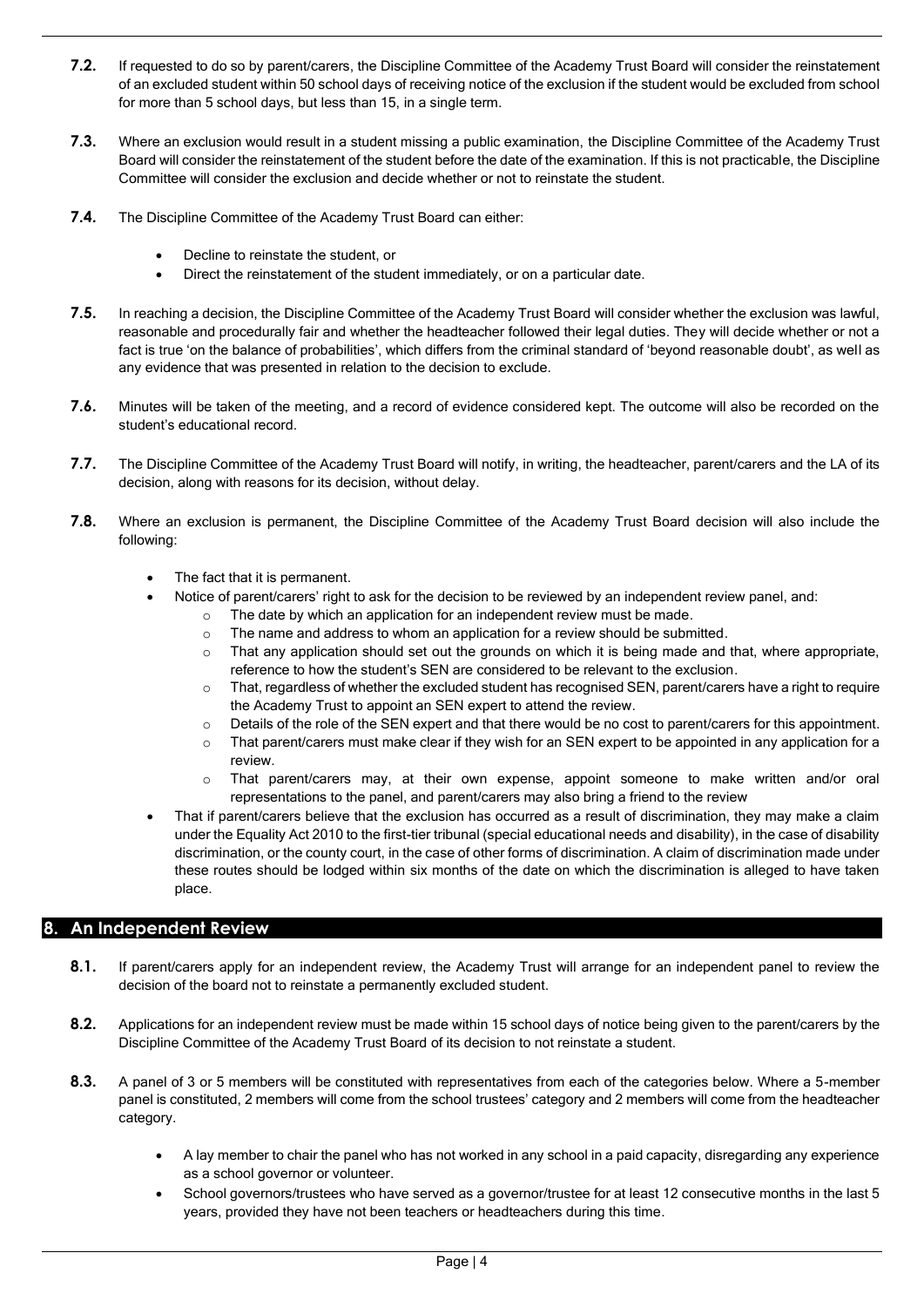- Headteachers or individuals who have been a headteacher within the last 5 years.
- **8.4.** A person may not serve as a member of a review panel if they:
	- Are a member/trustee of the Academy Trust of the excluding school.
	- Are the headteacher of the excluding school or have held this position in the last 5 years.
	- Are an employee of the Academy Trust of the excluding school (unless they are employed as a headteacher at another school).
	- Have, or at any time have had, any connection with the Academy Trust, school, parent/carers or student, or the incident leading to the exclusion, which might reasonably be taken to raise doubts about their impartiality.
	- Have not had the required training within the last 2 years (see appendix 1 for what training must cover).
- **8.5.** A clerk will be appointed to the panel.
- **8.6.** The independent panel will decide one of the following:
	- Uphold the Academy Trust Board's decision.
	- Recommend that the Academy Trust Board reconsiders reinstatement.
	- Quash the Academy Trust Board's decision and direct that they reconsider reinstatement (only when the decision is judged to be flawed).
- **8.7.** The panel's decision can be decided by a majority vote. In the case of a tied decision, the chair has the casting vote.

# **9. School Registers**

- **9.1.** A student's name will be removed from the school admissions register if:
	- 15 school days have passed since the parent/carers were notified of the exclusion panel's decision to not reinstate the student and no application has been made for an independent review panel, or
	- The parent/carers have stated in writing that they will not be applying for an independent review panel.
- **9.2.** Where an application for an independent review has been made, the Academy Trust Board will wait until that review has concluded before removing a student's name from the register.
- **9.3.** Where alternative provision has been made for an excluded student and they attend it, code B (education off-site) or code D (dual registration) will be used on the attendance register.
- **9.4.** Where excluded students are not attending alternative provision, code E (absent) will be used.

#### **10. Returning from a Fixed-Term Suspension**

- **10.1.** Following a fixed-term suspension, a re-integration meeting will be held involving the student, parent/carers, a member of senior staff and other staff, where appropriate.
- **10.2.** The following measures may be implemented when a student returns from a fixed-term suspension:
	- Agreeing a behaviour contract.
	- Putting a student 'on report'.
	- Internal isolation.
	- A phased return to lessons.
	- A phased return to break/lunchtime activities.
	- A phased return to extra-curricular opportunities.

#### **11.Monitoring Arrangements**

- **11.1.** The Deputy Headteacher (Pastoral) monitors the number of exclusions/suspensions every term and reports back to the headteacher and the Academy Trust Board. They also liaise with the local authority to ensure suitable full-time education for excluded/suspended students.
- **11.2.** This policy will be reviewed every three years or as guidance changes. At every review, the policy will be approved by the Academy Trust Board and shared on the school website.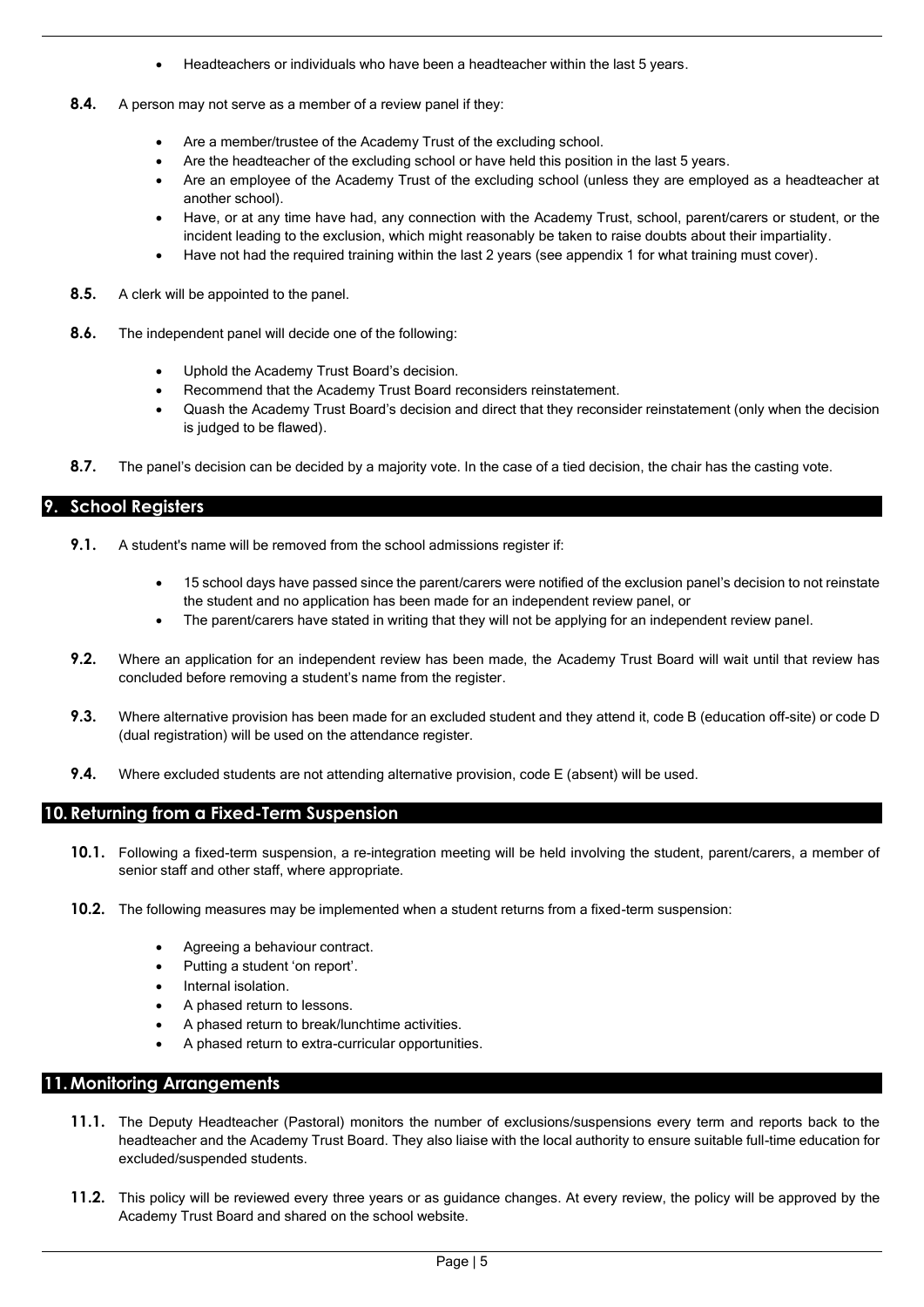# **12. Links with Other Policies**

This exclusions policy is linked to the:

- Behaviour policy
- SEND policy and information report.